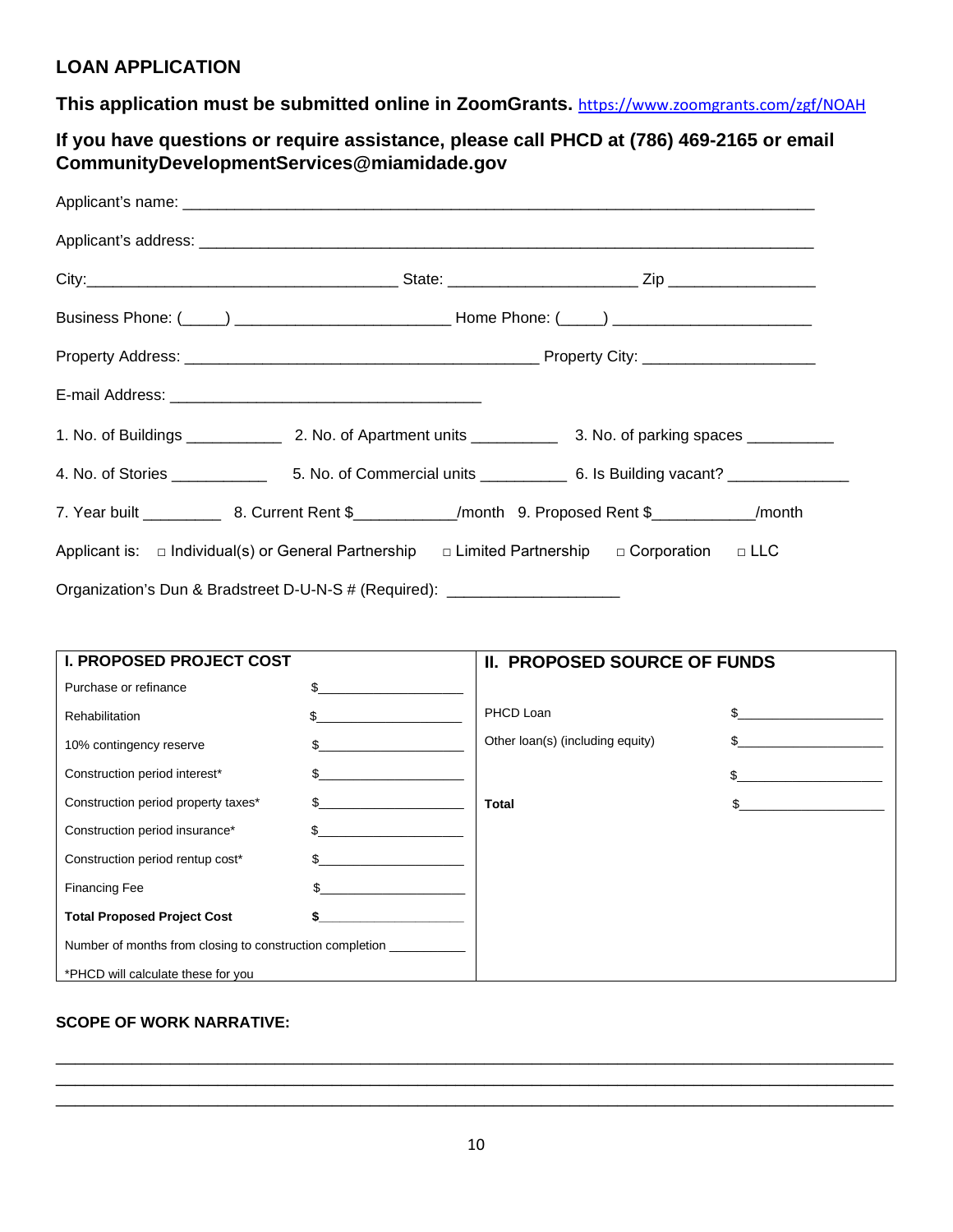**AGREEMENT:** The undersigned applies for the loans in this application to be secured by a mortgage on the property described herein, and represents that the property will not be used for any illegal or restricted purpose, and that all statements made in this application and the attachments are true and are made for the purpose of obtaining the loan. Verification and other relevant information may be obtained from any source named in this application and/or in attachments. PHCD is authorized to discuss this Application and information contained herein or in the exhibits and attachments hereto with any necessary party referenced herein. Applicant authorizes PHCD to run a credit check for purposes of this application.

Reasonable access to the property will be provided for PHCD's staff or its agents. The property title holder authorizes the release to PHCD of any existing municipal code inspection reports cited against the subject property.

The undersigned assumes responsibility for selecting and using contractors which conform to PHCD standards. PHCD does not warrant the performance of any contractor.

| Signature____________________ |                                                                                                                 |                                  | Date <b>Date</b>                                                                                                |
|-------------------------------|-----------------------------------------------------------------------------------------------------------------|----------------------------------|-----------------------------------------------------------------------------------------------------------------|
|                               | Phone____________                                                                                               | Address __________________       | Phone______                                                                                                     |
|                               |                                                                                                                 |                                  |                                                                                                                 |
| Signature____________________ | Date and the state of the state of the state of the state of the state of the state of the state of the state o | Signature_______________________ | Date and the state of the state of the state of the state of the state of the state of the state of the state o |
| Address ____________________  | Phone                                                                                                           | Address ______________           | Phone_____                                                                                                      |